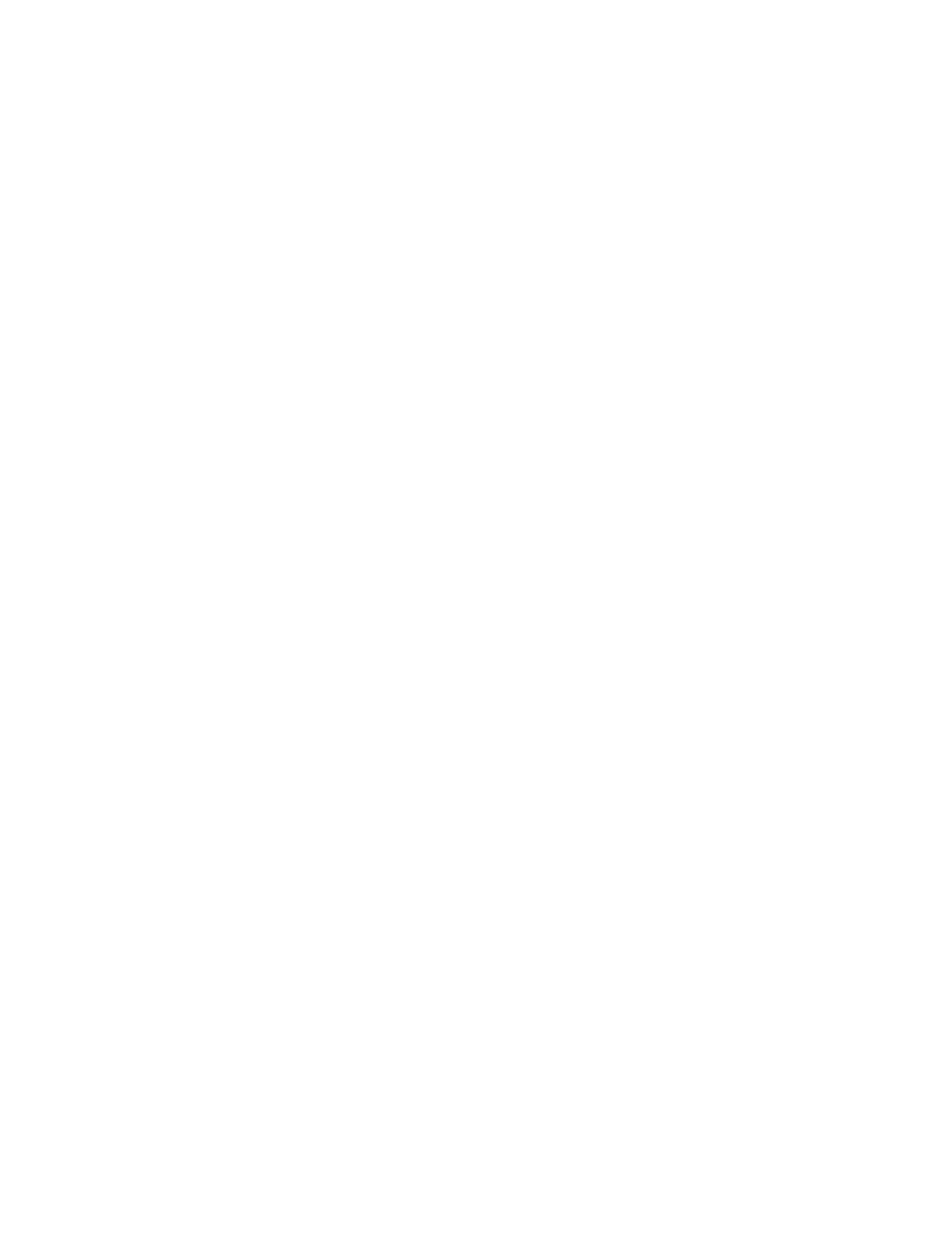

#### <span id="page-2-0"></span>Figure 1

(a) T-maze apparatus used in experiment 1 (not to scale). A freeze-killed termite was placed at the end of one arm of the T. A *Paratrechina longicornis* worker would find this and return to the nest, depositing a pheromone trail. Recruits emerge from the nest entrance almost immediately and enter the apparatus via the access ramp. Ants crossing a particular decision line were considered to have chosen either left or right. (b) Diagram based on video recordings representing a termite (blue rectangle) being cooperatively transported by 4 *P. longicornis* workers (red rectangles) from right to left. Other *P. longicornis* workers in the area are marked with red ovals. There are 11 workers in a 3cm radius around the termite, 2 workers in a 3-cm radius circle 7cm behind the item, and 1 worker in a 3-cm radius circle 7 cm in front of the item.

taped down on all sides to keep the edges flush with the concrete ground surface. The prey item was either alive or freshly freeze killed. As soon as an ant discovered the prey item, a circular plastic barrier, 1.5 cm radius and 1 cm high and coated in fluon, was placed around the bait plus ant to prevent the ant from returning to and recruiting workers from the nest. The area around the bait was videoed for 2min before the bait was presented and then for 2min after the bait was discovered. From the videos, the number of ants entering a 10cm radius around the bait location was determined for both periods. At least 20min was allowed between trials to allow the colony's behavior to return to normal. Six colonies were tested, each once with a dead termite and once with a live termite.

## Experiment 3—escorting behavior during cooperative transport

While studying cooperative transport in *P. longicornis*, we sometimes observed a conspicuous "escort" of ants following the carried item without assisting in carrying. In addition, it seemed that this escort was only deployed when live prey items were being transported. To test whether *P. longicornis* specifically escort cooperatively transported food items, and whether this is affected by the item being alive or dead, we presented live or dead termites to active *P. longicornis* trails circa 2 m from the nest entrance. Live termites were gently held with soft forceps until a *P. longicornis* worker grasped it. The section of the trail where the termite was presented was videoed for 2min before the termite was presented. The termite was then followed and the area around it videoed as it was transported to the nest. The section of the trail where the termite was presented was videoed for 2min before the termite was presented, and the number of ants in a 3-cm radius circle around where termite was to be presented was counted every 30 s. After the termite had been retrieved, the original trail section was again videoed for a further 2min. During transport, we counted the number of ants within a 3cm radius of the prey item every 30 s, and an equal area centered 7cm behind and 7cm in front of the item, relative to the direction of transport (see [Figure 1b\)](#page-2-0). Ants actively carrying the termite were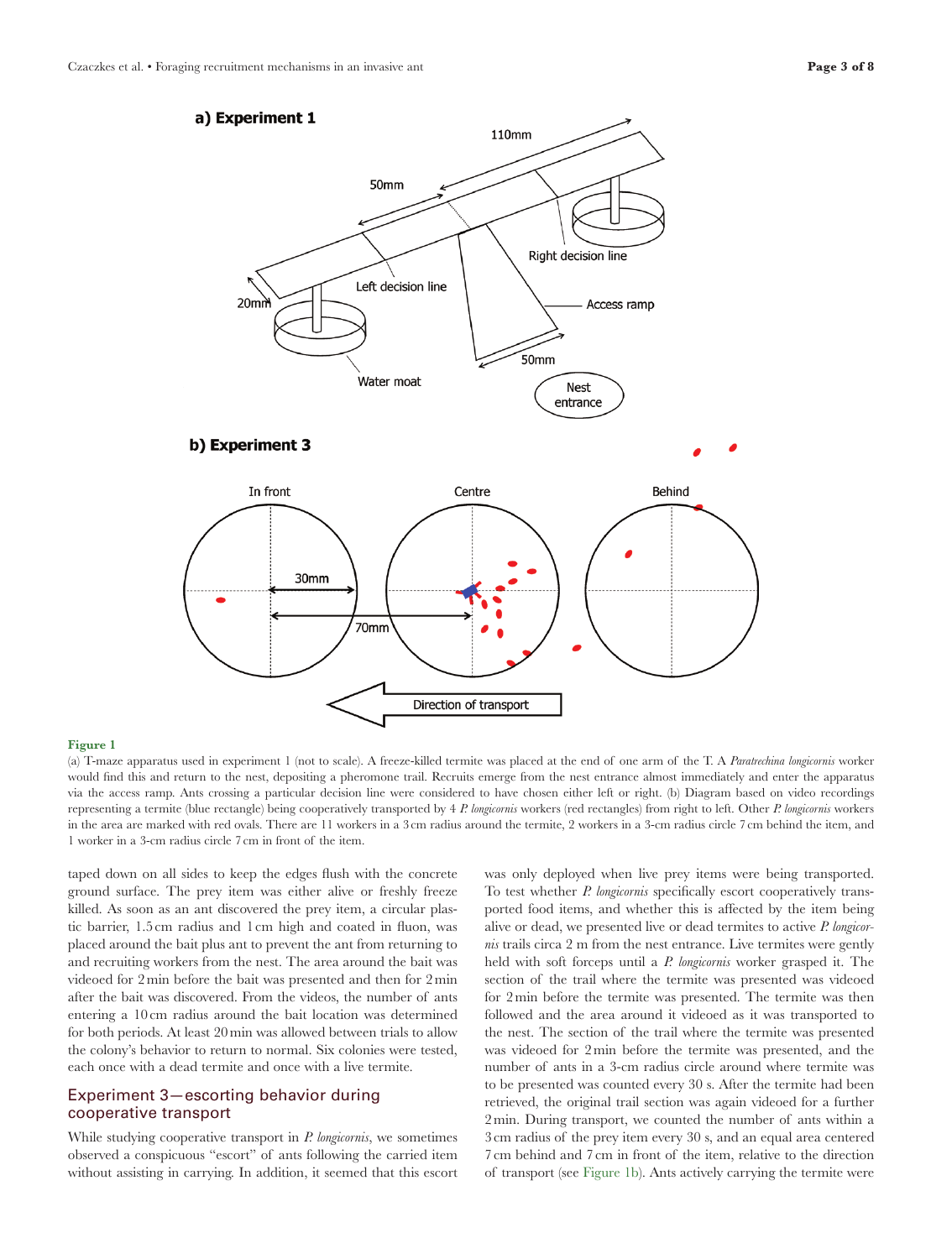counted separately. Before and after transport, similar counts were made in a 3-cm radius area centered on the trail segment where the termite was originally presented. Each colony was tested 3 times with live prey and 3 times with dead prey. Six colonies were tested in total.

### Experiment 4—testing the role of the "escorting" ants around a food item

A separate experiment was carried out to determine whether the "escort" reduces escape by live prey items. As before, we presented either live or dead termites to active *P. longicornis* trails circa 2 m from the nest entrance. The section of the trail where the termite was presented was videoed for 2min to quantify baseline traffic levels on the trail before either a live or a dead termite was presented. The termite was then followed and the area around it videoed as it was transported to the nest. During transport, we counted the number of ants within a 3 cm radius of the prey item every 30 s as a measure of "escort" size. After 2min, the transported termite was carefully removed using soft forceps, along with any ants that maintained their grasp of the item, and was replaced with a live termite. We then followed the live termite and noted whether or not the termite escaped and also, if the released termite was captured by the ants, how far from the release point the termite was captured, and how long this took. We defined a termite as being captured if it had been grasped by an ant and failed to free itself within 1min. We considered a termite to have escaped when it either travelled 1 m from the release point or avoided capture for 2min. Nine colonies were tested in total. In total, 24 trials were carried out using live termites and 22 using dead termites.

## Experiment 5—the importance of cooperative versus individual transport in foraging

To ascertain the importance of individual versus cooperative retrieval of solid food items, we surveyed the entrances of 3 *P. longicornis* colonies for 4h in total, collecting any items (excluding brood) being carried toward the nest. Items were weighed on a balance sensitive to 0.1mg (Sartorius TE64) within 30min of collection. The number of ants transporting each item was also recorded.

To ascertain the importance of liquid retrieval in *P. longicornis*, we observed active trails of 5 colonies for 10min each, counting the number of ants returning with empty or distended abdomens. Where foraging trails could be traced, they were found to lead into trees presumably hosting colonies of honeydew-producing Hemiptera. As a comparison, we also collected data from 4 colonies of *Ph. oxyops* in the same location. *Pheidole oxyops* is a native neotropical species, which also specializes in cooperative retrieval of large food items [\(Czaczkes et al. 2011\)](#page-7-0). We have never observed *Ph. oxyops* foraging above ground level. To get a measure of the amount of liquid being retrieved by each *P. longicornis* worker, we weighed 37 ants with nondistended abdomens and 16 with distended abdomens using a balance sensitive to 0.01mg (Mettler Toledo UMT 2 balance).

### Statistical analyses

We analyzed the data using generalized linear mixed-effect models (GLMM) [\(Bolker et al. 2009\)](#page-7-1) and generalized linear models (GLM) using R2.15 [\(R Development Core Team 2009](#page-7-2)). Models were fitted using either the glm or the lmer functions [\(Bates et al. 2007](#page-7-3)). When colonies were tested multiple times, or multiple measurements were taken per trial, we added "colony" or "trial" or both as random

effects to control for the nonindependence of data points from these sources ([Bolker et al. 2009;](#page-7-1) [Zuur et al. 2009\)](#page-7-4). Saturated models (containing all measured variables and random effects) were produced, and nonsignificant  $(P > 0.05)$  terms sequentially removed until a model containing only significant terms was arrived at [\(Zuur et al. 2009](#page-7-4)). Binomial data were analyzed as 0–1 responses (correct/incorrect decisions in experiment 1 and escaped/not escaped data from experiment 4) and were modelled using a binomial distribution family using the logit link function. Normally distributed data (experiment 2) were modelled using a Gaussian distribution family. Poisson distributed data (experiment 3 and escape time and distance measurements from experiment 4) were modelled using a Poisson distribution family.

## **Results**

### Experiment 1—trail choice at a T-bifurcation

In every trial, ants that discovered the bait returned to the nest depositing a pheromone trail that immediately caused a surge of recruits to leave the nest and follow the trail. As [Figure 2](#page-3-0) shows, trail choice is initially very accurate with 82% correct choices in the first minute. But this rapidly drops, with the modelled decay curve intersecting random choice (50% correct) in less than 6 min. We found that the minute in which a recruit was observed making a choice following trail laying was a strong predictor of whether it chose the correct branch (GLMM,  $\zeta = -8.155$ ,  $P < 0.0001$ , see [Figure 2\)](#page-3-0). These results are almost identical to data collected using the same protocol on *Ph. oxyops* [\(Czaczkes and Ratnieks](#page-7-5)  [2012](#page-7-5)). Indeed, when data from both species are combined in a single statistical analysis, ant species is not a significant factor (GLMM,  $\zeta = 0.725$ ,  $P = 0.468$ ). Colony and trial were added as random effects in this analysis. In addition, the trail pheromone decay characteristics of these 2 species are very similar to those



<span id="page-3-0"></span>Figure 2

Trail pheromone decay rates in 3 ant species. In all 3 species, a single discoverer ant recruits nest mates to a large food item by laying a pheromone trail to assist in cooperative transport. The data from *Paratrechina longicornis* (circles) and *Pheidole oxyops* (squares) refer to the proportions of ants making a correct decision at a T-bifurcation on which a single discoverer ant had deposited a pheromone trail and were gathered using identical protocols using a T-maze. The data from *Aphaenogaster albisetosus* (triangles) refer to the number of ants following a pheromone trail out of the nest. The trail was made using extract from a single poison gland and had been aged a varying number of minutes before being presented (right axis). Data on *A. albisetosus* are from [Hölldobler et al. \(1978\).](#page-7-6) Data on *Ph. oxyops* are from [Czaczkes and Ratnieks \(2012\).](#page-7-5) The curved dotted line is the modelled pheromone decay rate for *P. longicornis* (this study). The horizontal dashed line marks 0.5 probability  $(H_0)$  for trail choice and 0 ants for trail following. That is, random trail choice due to the trail having no behavioral effect.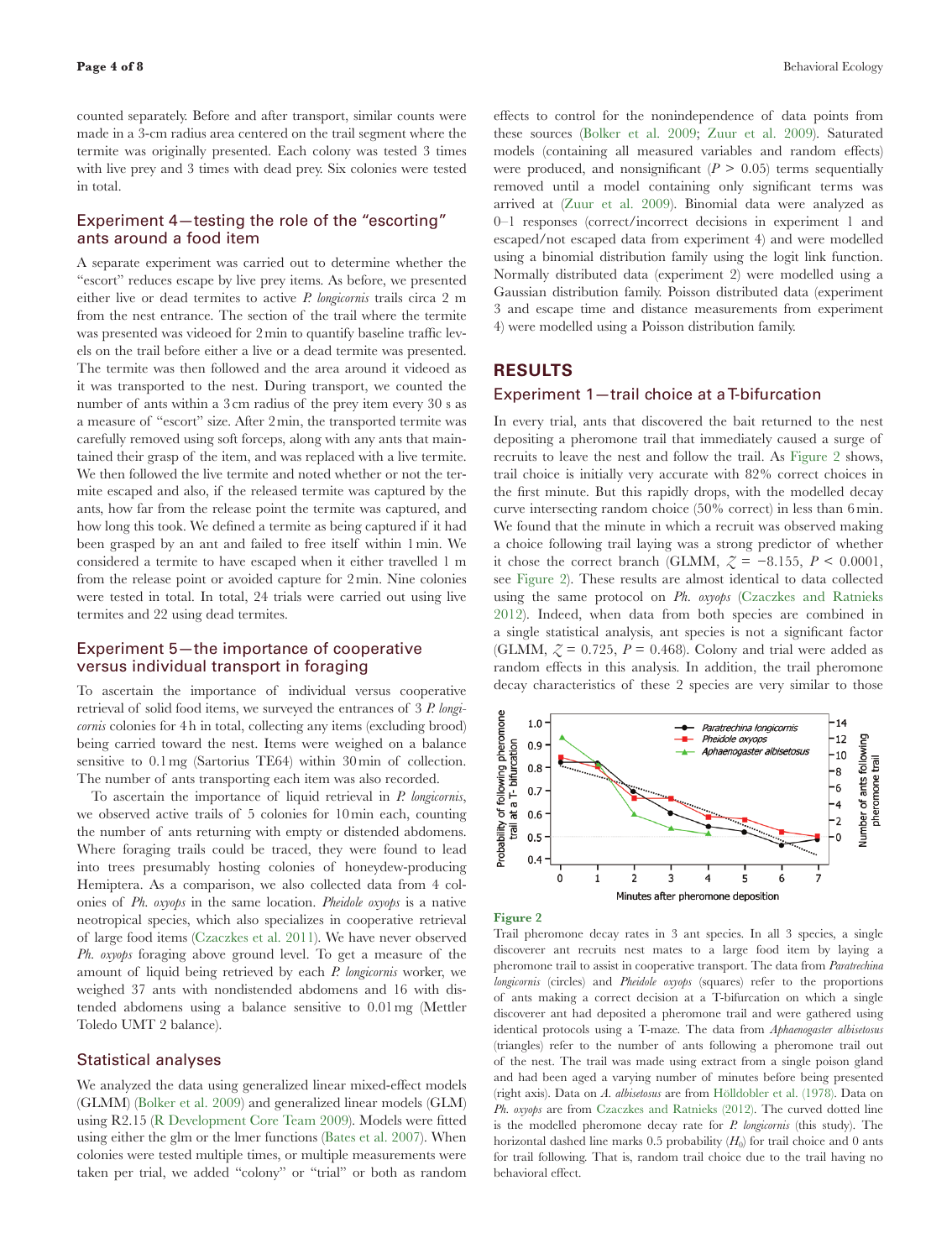of *A. albisetosus* reported by [Hölldobler et al. \(1978\)](#page-7-6) (see [Figure 2\)](#page-3-0). However, statistical comparison between the 2 data types is not possible because [Hölldobler et al. \(1978\)](#page-7-6) use a different bioassay to ours.

## Experiment 2—local recruitment to live and dead food items

As expected, before the termite prey item was presented, the subsequent treatment (termite live or dead) had no significant effect on the number of ants entering the observed area (GLM,  $\zeta = -0.069$ ,  $P = 0.945$ . After the prey item was presented, however, on average 3 times more ants entered the area around a live versus a dead food item (GLM,  $\zeta = 3.077$ ,  $P = 0.00419$ , see [Figure 3.](#page-4-0) Interaction term,  $\zeta$  = 2.923, *P* = 0.0139). Similarly, as expected, there was no significant difference in the number of ants entering the area before or after a dead termite was presented (GLM,  $\zeta = 1.005$ ,  $P = 0.315$ ), but significantly more ants entered the area after a live versus dead termite was presented  $(Z = 3.696, P = 0.0004, \text{ see Figure 3}).$  As each colony was only tested once in each treatment, no random effects were used.

# Experiment 3—escorting behavior during cooperative transport

We found a significant interaction between treatment (termite live or dead) and the area observed (in front, behind, or centered on the transported termite) on the number of ants counted (GLMM, *Z* = −5.051, *P* < 0.0001).

As [Figure 4b](#page-4-1) shows, when a dead termite was presented, slightly but significantly more ants (excluding those grasping the termite) were found around the item than either 7cm in front (GLMM,  $\zeta = 6.83, P < 0.0001$  or behind (GLMM,  $\zeta = 8.986, P < 0.0001$ , see [Figure 4b](#page-4-1)). There was no difference between the number of ants in front of the item versus behind the item (GLMM,  $\zeta = -0.445$ ,  $P = 0.656$ , see Figure 4b). However, when a live termite was



### <span id="page-4-0"></span>Figure 3

Local recruitment to live and dead baits versus control (before bait presented). A live or dead termite is placed by a colony entrance, and the first ant to find the bait is confined with the bait, preventing it from returning to the nest and recruiting workers by means of its pheromone trail. The number of ants entering a 10cm radius around the location of the bait is counted for 2min before and after the bait was found by the discovering ant. Dots signify means, horizontal lines signify medians, boxes signify interquartile ranges, and whiskers signify the general extent of the data. Groups with the same letter above are not significantly different.

presented, many more ants (excluding those grasping the termite) were found in the area surrounding the termite (mean  $= 12.64$ , SD = 9) than in front (mean = 1.92, SD = 2, GLMM,  $\zeta$  = -16.43, *P* < 0.0001) or behind (mean = 3.90, SD = 4.9, GLMM,  $\zeta$  = -12.49, *P* < 0.0001) the item (see Figure 4b). In addition, more ants were found behind the item than in front of it (GLMM,  $\zeta = 3.673$ ,  $P = 0.0002$ , see Figure 4b) and more were found in the equivalent locations than in trials with a dead termite. We also found a significant interaction effect between the number of ants in a 3cm radius around where the termite was to be placed on the trail (henceforth "traffic level") and whether the termite was alive or dead on the number of ants counted (GLMM,  $\zeta = 2.64$ ,  $P = 0.0111$ ). When the termite carried was alive, the number of ants around the transported termite (excluding ants carrying the termite) was strongly correlated with traffic level (GLMM,  $\zeta = 6.823$ ,  $P < 0.0001$ ). When the termite carried was dead, there was still a relationship between traffic level and the number of ants around the item during carriage, but the relationship was weaker (GLMM,  $\zeta = 3.00$ ,  $P = 0.008$ ). The effect of traffic level on the number of ants either in front or behind the transported termite was not affected by whether the termite was alive or dead (in front: GLMM,  $\zeta = -1.75$ ,  $P = 0.08$ ; behind:



### <span id="page-4-1"></span>Figure 4

(a) Number of ants within a 3 cm radius around a transported bait item before, during, and after transport of the item in time. This number does not include ants carrying the bait. The bait item was either a live or a dead termite. (b) Numbers of ants in 3-cm radius areas around a transported bait item and in equal areas 7 cm in front of or behind the item. This number does not include ants carrying the bait. The bait item was either a live or a dead termite. In both figures, dots signify means, horizontal lines signify medians, and boxes signify interquartile ranges. Groups within each figure with the same letter above them are not significantly different.